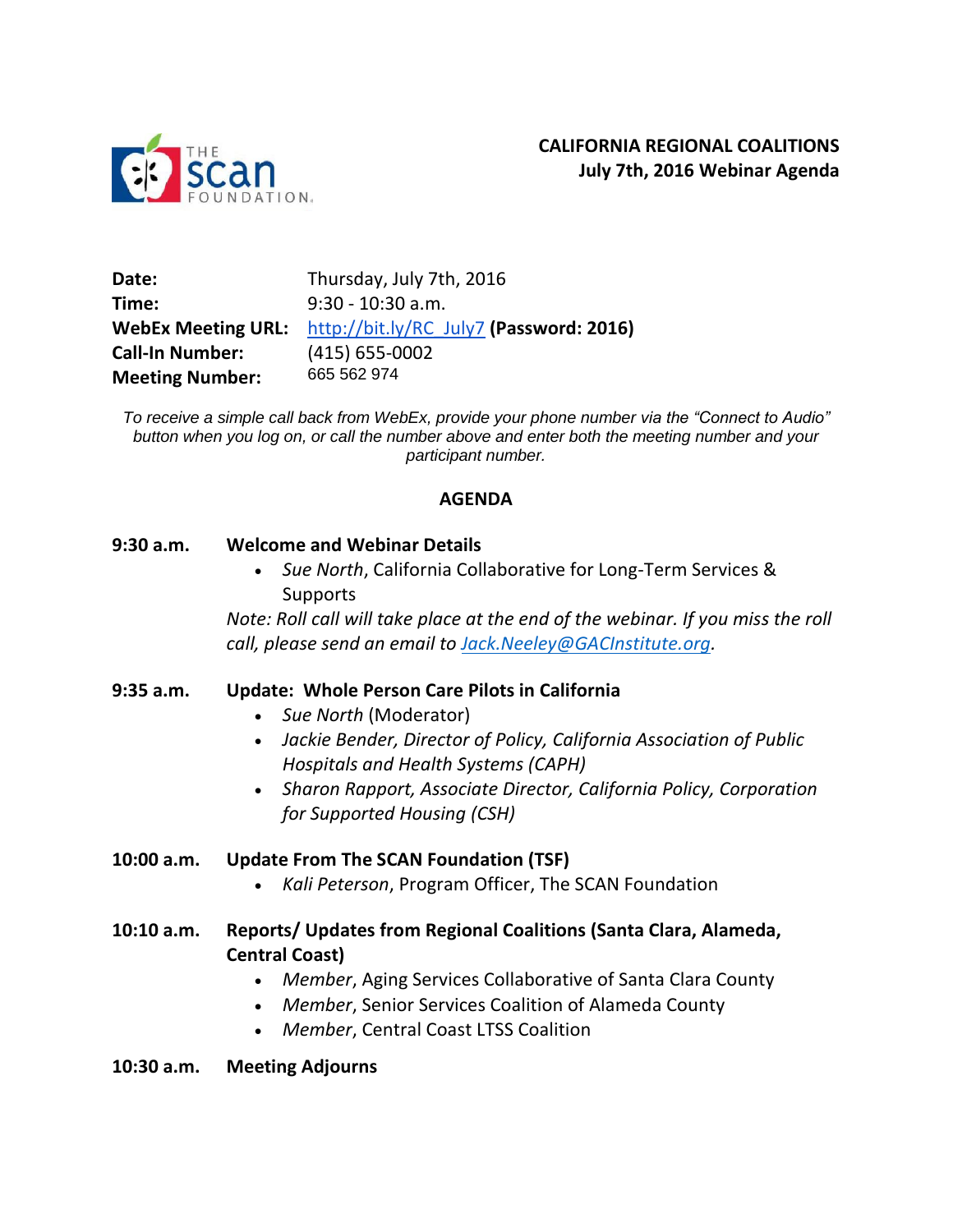## **Calendar Notes:**

This year's Regional Coalition Webinars are scheduled for the first Thursday of each month from 9:30 - 10:30 am, with the exception of June and September. Please see the schedule below:

| Webinar<br><b>Date</b> | <b>Regional Coalition Sharing/ Report-Out Schedule</b>             |
|------------------------|--------------------------------------------------------------------|
| April 7th              | <b>Community Living Council of Nevada County</b><br>$\bullet$      |
|                        | Bay Area Senior Health Policy Coalition                            |
|                        | <b>Yolo Healthy Aging Alliance</b><br>$\bullet$                    |
| May 5th                | San Diego Long Term Care Integration Project<br>$\bullet$          |
|                        | Contra Costa Advisory Council on Aging<br>$\bullet$                |
|                        | Senior Coalition of Stanislaus County<br>$\bullet$                 |
| July 7th               | Aging Services Collaborative of Santa Clara County<br>$\bullet$    |
|                        | Senior Services Coalition of Alameda County<br>$\bullet$           |
|                        | <b>Central Coast LTSS Coalition</b><br>$\bullet$                   |
| August 4th             | <b>Central Valley LTSS Coalition</b><br>$\bullet$                  |
|                        | Ventura County Hospital to Home Alliance<br>$\bullet$              |
|                        | San Francisco Long Term Care Coordinating County<br>$\bullet$      |
| October 6th            | Diversability Advocacy Network (Chico)<br>$\bullet$                |
|                        | <b>Inland Empire LTSS Coalition</b>                                |
|                        | Los Angeles Aging Advocacy Coalition<br>$\bullet$                  |
| November<br>3rd        | Monterey Bay Aging and Disability Resource Coalition<br>$\bullet$  |
|                        | New Beginning Coalition: San Mateo<br>$\bullet$                    |
|                        | <b>Orange County Aging Services Collaborative</b><br>$\bullet$     |
| December 1st           | Aging and Disability Coalition of Lake and Mendocino<br>$\bullet$  |
|                        | Counties                                                           |
|                        | ILC of Kern County<br>$\bullet$                                    |
|                        | Placer County Aging and Disability Resource Coalition<br>$\bullet$ |